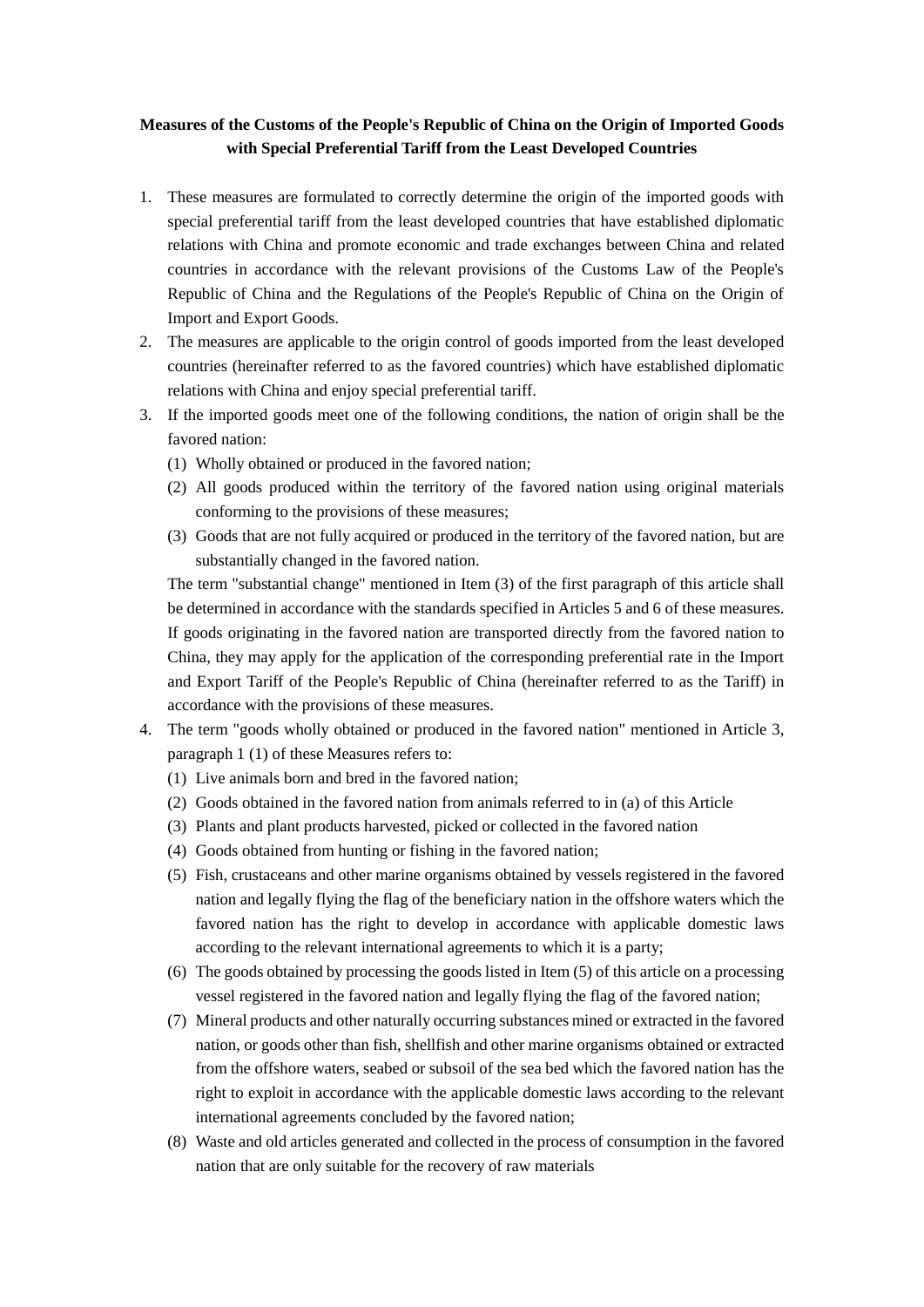- (9) Waste debris generated in the manufacturing process of the favored nation that is only suitable for the recovery of raw materials;
- 5. Unless otherwise specified in the "Rules of Specific Origin of Products of the Least Developed Countries with Established Diplomatic Relations of China", goods produced by manufacturing or processing in the territory of a favored nation using materials not originating in the favored nation shall be deemed to have originated in the favored nation if the classification of the fourdigit tariff in the Tariff has changed.

For original goods manufactured or processed with materials of non-favored nation, if the nonoriginal materials used in the production process do not conform to the provisions of the first paragraph of this article, but if the transaction price of the non-original materials determined in accordance with the Customs Evaluation Agreement does not exceed 10% of the price of the goods and complies with other applicable provisions of these measures, the goods shall still be regarded as original goods of the favored nation.

6. Unless otherwise specified in the "Rules of Specific Origin of Products of the Least Developed Countries with Established Diplomatic Relations of China", goods produced in the territory of a favored nation using original materials of non-favored nation whose regional value is not less than 40% of the price of the goods obtained shall be regarded as goods originally produced in the favored nation.

The proportion of the components of the regional value of the goods mentioned in the first paragraph of this article shall be calculated according to the methods below:

Price of goods - Price of non-original materials

Components of regional value  $=$  x 100%

Price of goods

Where, the term "price of goods" refers to the price of goods adjusted on the basis of FOB in accordance with the Customs Evaluation Agreement. "Price of non-original materials" refers to the import cost, freight and insurance premium (CIF) of non-original materials determined in accordance with the Customs Valuation Agreement, including the price of materials of unknown origin. When a non-original material is acquired by the manufacturer in the favored nation, the transaction price determined in accordance with the Customs Valuation Agreement does not include freight, insurance, packaging and any other costs incurred in transporting the nonoriginal material from the supplier's warehouse to the manufacturer.

7. If the goods or materials produced in China are used in the production of another good within the territory of the favored nation, the goods or materials shall be regarded as original goods or materials of the favored nation.

If the favored nation is a member of a specific regional group, when the original goods or materials of other favored nations in the group are used in the production of another good, the original goods or materials of other favored nation used in the favored nation can be regarded as the original goods or materials of the favored nation.

- 8. The following minor machining or processing does not affect the determination of the origin of the goods:
	- (1) Processing to ensure that the goods are in good condition during transportation or storage;
	- (2) Simple assembly or disassembly of assembling parts and components of articles into complete products or disassembling of products into parts and components;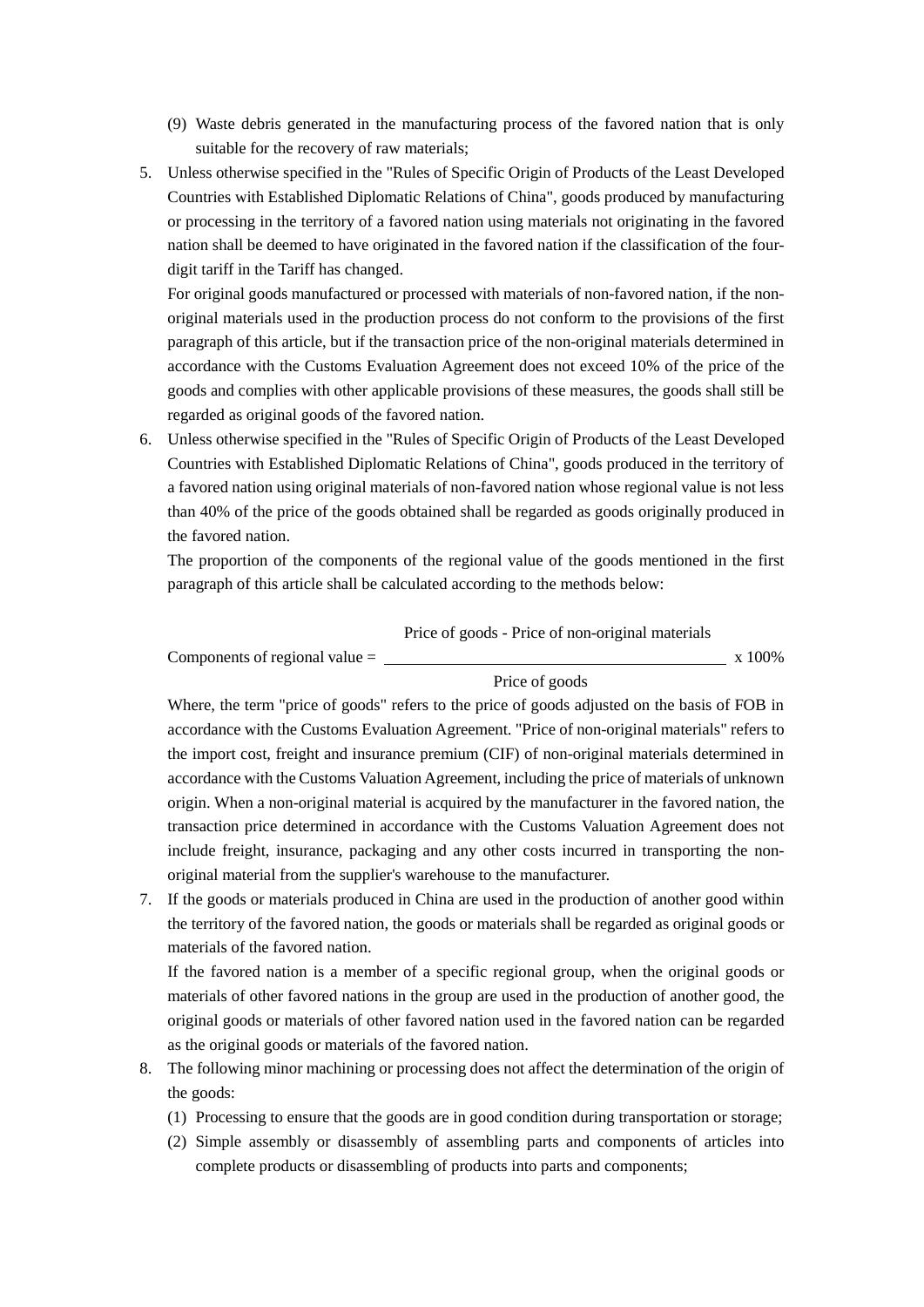- (3) Replacement, separation and combination of packaging;
- (4) Washing, cleaning, dust removal, oxide removal, oil removal, paint removal and removal of other coatings;
- (5) Ironing or flattening of textiles;
- (6) Simple painting and polishing process
- (7) Shelling, partial or complete bleaching, polishing and glazing of grains and rice;
- (8) The operation of coloring or flavoring sugar or forming sugar lumps; grinding the crystal sugar partially or completely;
- (9) Peeling, pitting and shelling of fruits, nuts and vegetables;
- (10)Sharpening, simple grinding or simple cutting;
- (11)Filtration, screening, selection, classification, grading, matching (including the combination of sets of articles), slitting, bending, winding and unfolding;
- (12)Simple bottling, canning, potting, bagging or boxing, fixing on cardboard or wood board and other simple packaging processes;
- (13)Affixing or printing signs, labels, marks and other similar distinguishing marks on the products or their packages;
- (14)Simple mixture of the same or different products; mixture of sugar and other materials;
- (15)Testing or calibration;
- (16)Dilution with water or other substances without substantially changing the nature of the goods;
- (17)Drying, salting (or salinizing), refrigerating and freezing;
- (18)Animal slaughtering;
- (19)Combination of two or more processes in items (1) to (18).
- 9. If a complete set of goods specified in the Article 3 of GENERAL RULES FOR THE INTERPRETATION OF THE HARMONIZED SYSTEM are produced originally from a certain favored nation, the complete set of goods shall be deemed to have produced originally in the favored nation; if some of the goods are not produced originally in the favored nation, but the proportion determined in accordance with article 6 of these measures does not exceed 15% of the price of the complete set of goods, the complete set of goods shall still be deemed to have produced originally in the favored nation.
- 10. In determining the origin of the goods, the origin of the following materials or articles used in the production of the goods but which do not constitute the material components of the goods or become the components of the goods, shall not affect the determination of the origin of the goods:
	- (1) Fuel, energy, catalyst and solvent;
	- (2) Equipment, devices and supplies for testing or inspecting goods
	- (3) Gloves, glasses, footwear, clothing, safety equipment and supplies
	- (4) Tools, molds and section molds
	- (5) Spare parts and materials for maintenance of equipment and plant buildings
	- (6) Lubricants, oils (greases), synthetic materials and other materials used in production or used to operate equipment and maintenance of plant buildings
	- (7) Any other goods used in the production of the goods that do not constitute a component of the goods but can reasonably be shown to be involved in the production of the goods.
- 11. If the goods are subject to the standards for change of classification in Tariff, when determining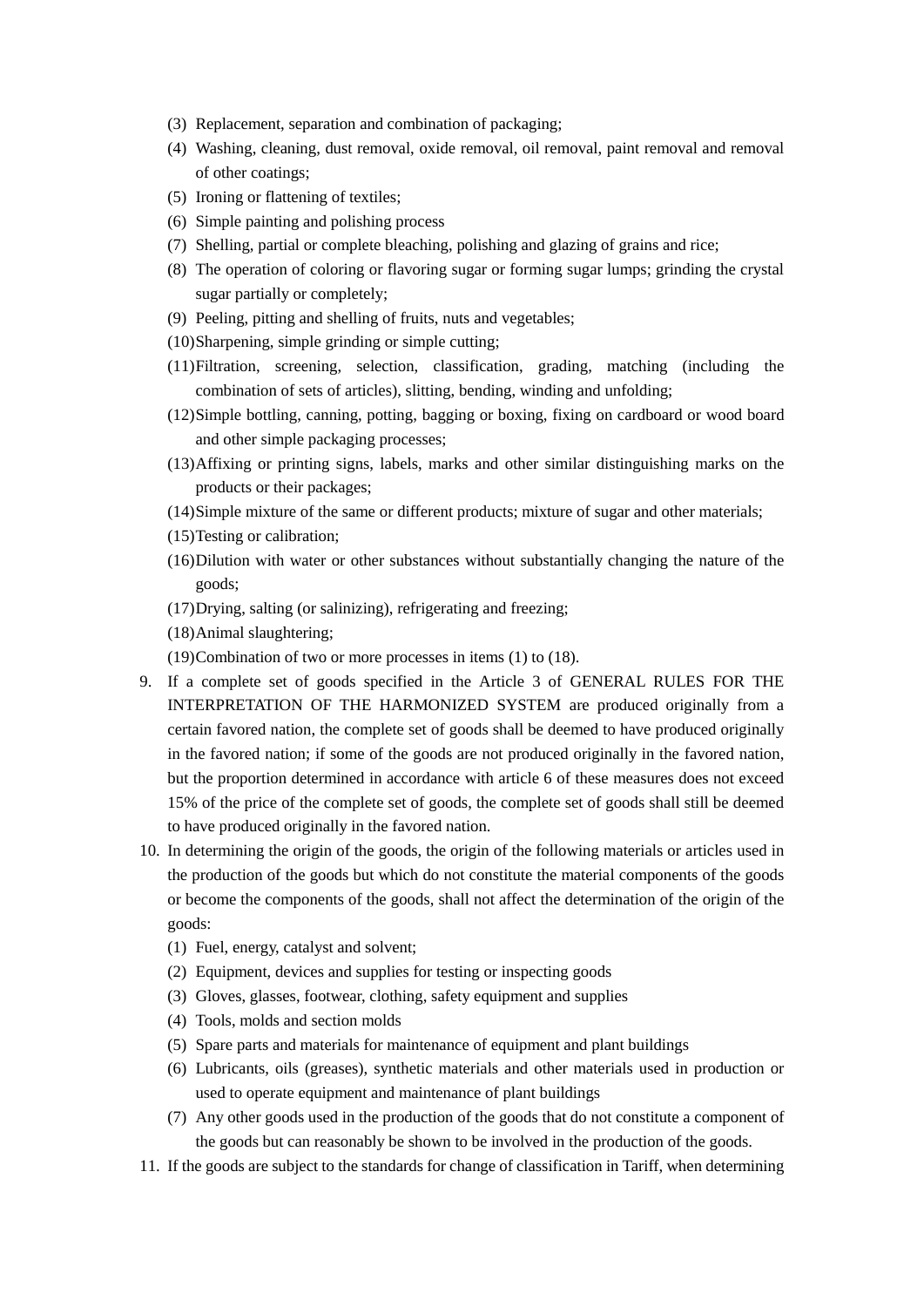the origin of the goods, the packages, packaging materials and containers, normally equipped accessories, spare parts, tools and descriptive materials that are declared together with the goods and classified together with the goods in the Tariff shall not affect the determination of the origin of the goods if no separate invoice is issued.

If the component standards of regional value is applicable to the goods, when calculating the components of regional value of the goods, the prices of the packages, packaging materials and containers, normally equipped accessories, spare parts, tools and descriptive materials declared together with the goods in the Tariff shall be calculated.

12. The term "direct transportation" as mentioned in these measures refers to the direct transportation of goods of the favored nation from the favored nation to China without passing through other countries or regions outside China and the favored nation (hereinafter referred to as "other countries or regions").

If the original goods of the favored nation are transported to China through other countries or regions and meet the following conditions, they shall be regarded as direct transportation, regardless of whether the means of transport is changed or temporarily stored during the transportation:

- (1) It has not entered the trade or consumption of other countries or regions;
- (2) When passing through other countries or regions, the goods are not handled other than loading and unloading or other treatments necessary to keep the goods in good condition;
- (3) Under the supervision of the Customs of the countries or regions

The longest stay time of relevant goods entering other countries or regions shall not exceed 6 months under the circumstances specified in the second paragraph of this article.

- 13. If the Customs has evidence to prove that the imported goods are suspected of evading these measures, the imported goods shall not enjoy the special preferential tariff.
- 14. Unless otherwise stipulated by the General Administration of Customs, the consignee or its agent of the imported goods shall, within 14 days from the date of declaration of the means of transport, fill in the GOODS DECLARATION FOR IMPLORTATION of the Customs of the People's Republic of China in accordance with the declaration provisions of Customs, declare the application of preferential tax rate, and submit the following documents at the same time:
	- (1) CERTIFICATE OF ORIGIN (see Annex 1 for the format) or DECLARATION OF ORIGIN (see Annex 2 for the format) in conformity with the provisions of these measures and within the validity period;
	- (2) Commercial invoice of goods
	- (3) Documents for the whole transportation of goods

If the goods are transported to China through other countries or regions, certificates issued by the Customs of other countries or regions or other certificates recognized by the Customs shall also be submitted.

If the Customs has received the electronic data of the certificate of origin and supporting documents of the favored nation through the relevant information exchange system, the consignee of the imported goods or its agent is not required to submit the corresponding paper documents for the original goods of the favored nation.

If the transport documents mentioned in item (3) of the first paragraph of this article submitted by the consignee or his agent of the imported goods can meet the relevant provisions of direct transport, it is not necessary to submit the supporting documents mentioned in the second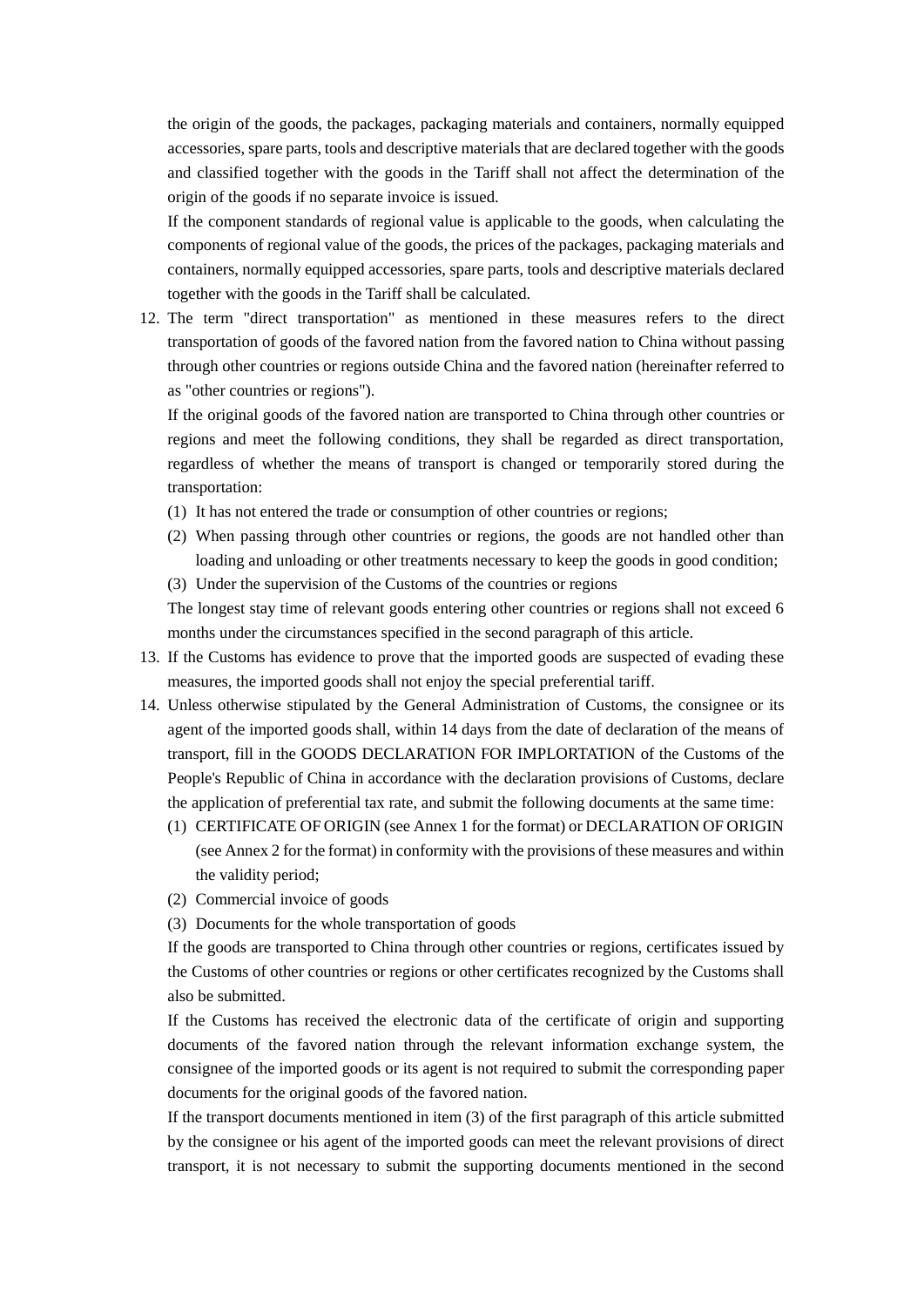paragraph of this article.

15. Unless otherwise specified by the General Administration of customs, if the consignee or agent of the imported goods whose origin is declared as the favored nation fails to submit a valid certificate of origin or a declaration of origin at the time of declaration for import, or the customs does not receive the electronic data mentioned in paragraph 3 of Article 14, a supplementary declaration shall be made to the Customs on whether the imported goods possess the origin qualification of the favored nation before the goods are released (see Annex 3 for the format). If the consignee of import goods or its agent makes a supplementary declaration to the Customs that the imported goods possess the origin qualification of the favored nation in accordance with the provisions of the preceding paragraph, and provide corresponding tax guarantee according to law, the Customs shall go through the import procedures in accordance with the provisions, except for the circumstances where the guarantee is not allowed according to the provisions of laws and administrative regulations. If a tax guarantee equivalent to the total amount of the maximum tax that the goods may bear has been submitted due to reasons such as early release, it is no longer necessary to provide a separate guarantee on whether the goods have the qualification of origin.

If the consignee or its agent of the imported goods fails to declare the import to the Customs in accordance with the relevant provisions, or the consignee or its agent of the imported goods fails to declare the application of the preferential rate in the Tariff when declaring the import of the goods, or fails to make a supplementary declaration on whether the imported goods have the origin qualification of the favored nation in accordance with the provisions of this article, the preferential rate in the Tariff shall not apply to the imported goods.

If the consignee of import goods or its agent apply to the Customs for the application of preferential rates in the Tariff after the goods are released, the tax collected shall not be adjusted.

- 16. The valid certificate of origin submitted by the consignee or its agent to the Customs shall meet the following conditions at the same time:
	- (1) Issued by a certifying agency designated by the government of the favored nation no later than 5 working days after the goods are exported;
	- (2) It shall conform to the format listed in Annex 1 of these measures and shall be filled in English;
	- (3) It meets the security requirements of the sample seal of the certifying agency notified by the favored nation to the Customs of China and the seal and signature of the Customs or the competent authorities at the port;
	- (4) One or more of the goods listed are imported goods of the same batch;
	- (5) It has a valid certificate of origin number that does not duplicate
	- (6) It indicates the basis for determining the origin qualification of the goods
	- The certificate of origin shall be valid for one year from the date of issue.
- 17. If the Customs has made a ruling of origin according to law upon the application of the consignee or its agent of the imported goods and confirms that the country of origin of the imported goods is the favored nation, and if the ruling is valid and the basis and facts on which the ruling is based have not changed, the consignee of the imported goods or its agent may submit a declaration of origin to the Customs to declare the application of the preferential rate in the Tariff.

The declaration of origin submitted to the Customs by the consignee or his agent of imported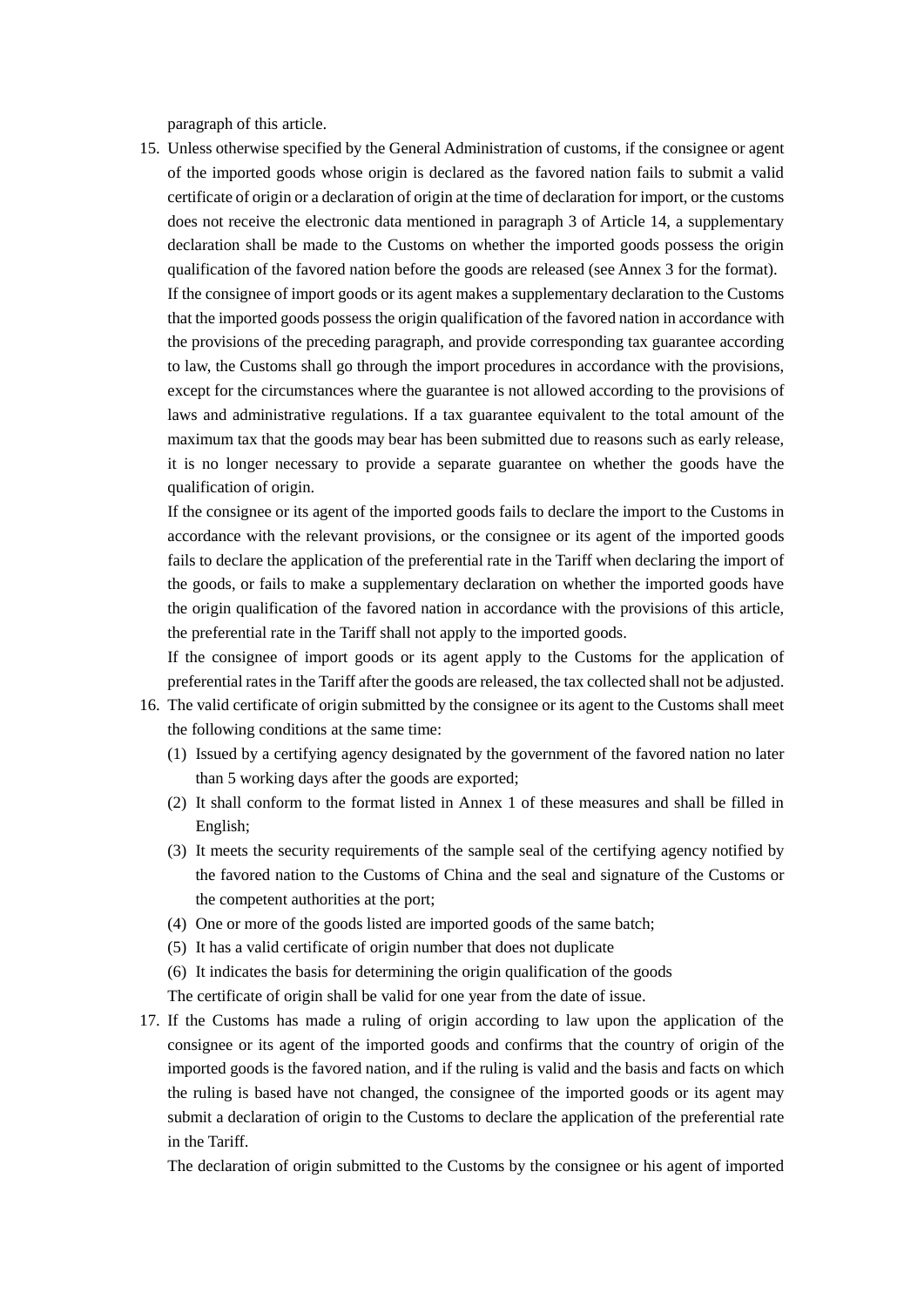goods shall meet the following conditions at the same time:

- (1) It shall conform to the format listed in Annex 2 of these measures and shall be filled in Chinese
- (2) It shall be printed and correctly signed by the consignee or its agent of the imported goods;
- (3) A declaration of origin can only correspond to one ruling.

The declaration is valid for one year from the date of signature.

18. When the Customs has doubts about the authenticity of the certificate of origin, whether the relevant goods originally produced in the relevant favored nation or whether they conform to the other provisions of these measures, the General Administration of Customs may, directly or through the economic and Commercial Counselors' offices of the Chinese embassies and consulates in the relevant favored nations, make verification requests to the Customs of the favored nations or the certifying authorities of valid certificates of origin, and require them to reply within 180 days from the date of receiving the verification requests. If necessary, with the consent of the relevant competent authorities of the favored nations, the General Administration of Customs may send personnel to visit the location of the exporter or manufacturer of the favored nations to conduct on-the-spot investigation on the verification procedures of the competent authorities of the favored nations.

If the Customs has any doubts about the declaration of origin submitted by the consignee or its agent, it may carry out verification on the consignee or its agent of the imported goods who issued the declaration of origin, and the consignee or its agent of the verified imported goods shall submit a written reply to the Customs within 180 days from the date of receiving the verification request.

If a reply is not received within the above time limit, the goods shall not be subject to preferential rates.

During the period of waiting for the verification results of the certificate of origin of the favored nations, the Customs may, according to the application of the consignee or its agent of the imported goods, release the goods after collecting the equivalent deposit based on the MFN Rates, General Rates or other rates applicable to the goods, and handle the import procedures and conduct customs statistics in accordance with the provisions. Upon completion of the verification, the Customs shall immediately go through the procedures for returning the deposit or converting the deposit into import tax on the basis of the verification results, and the statistical data shall be modified accordingly.

The Customs shall not release the imported goods restricted by the state or suspected of illegal import before the certificate of origin is verified.

- 19. In case of any of the following circumstances, the consignee or its agent of the imported goods may apply to the Customs for the release of the tax guarantee within the guarantee period approved by the Customs within one year from the date of import of the goods:
	- (1) The consignee or its agent of the imported goods has made a supplementary declaration to the customs in accordance with the provisions of these measures and have submitted the valid certificate of origin, declaration of origin or supporting documents mentioned in Article 14 of these measures;
	- (2) The Customs has received the electronic data mentioned in Item (1) of paragraph 1 and paragraph 2 of Article 14 of these measures;
- 20. If the tax-paid value of the original goods of the favored nation imported in the same batch does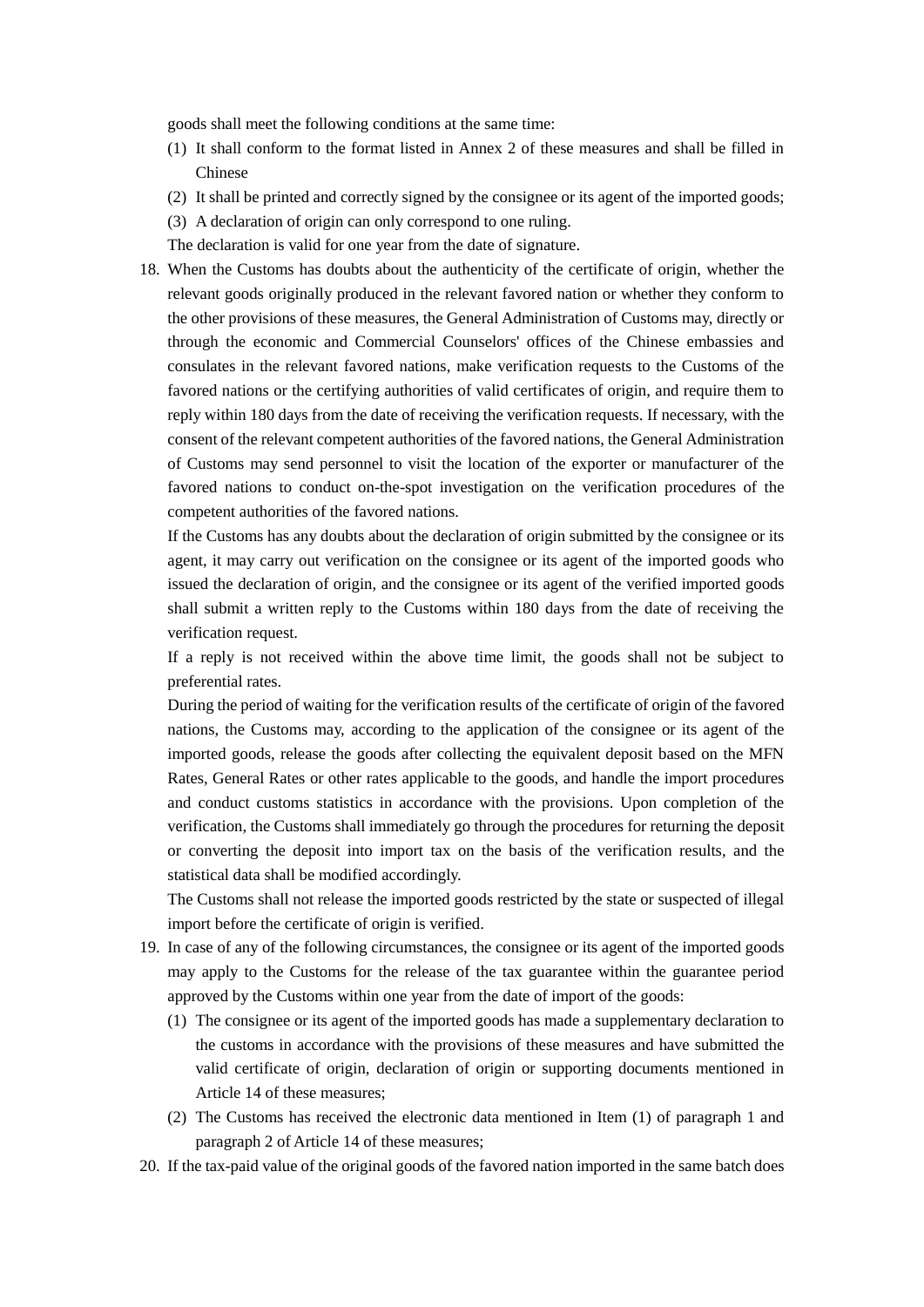not exceed RMB 6000, the valid certificate of origin or declaration of origin shall not be submitted.

In order to circumvent the provisions of these measures, the provisions of the preceding paragraph shall not apply to the import of goods at one or more times.

- 21. If the certificate of origin is stolen, lost or damaged, and has not been used, the consignee or of the imported goods may require the exporter of the imported goods to apply to the original certifying authority of the favored nation for issuing an approved true copy of the certificate of origin within the validity period of the original certificate. The copy shall be marked with "certified true copy of the original certificate of origin (No.: \_\_\_\_\_ Date: \_\_\_\_\_)" in English in the Remarks column. The original certificate of origin shall be invalid after the certified true copy is submitted to the Customs. If the original certificate of origin has been used, the approved copy of the certificate of origin shall be invalid.
- 22. In case of any of the following circumstances, the certificate of origin may be reissued within 1 year from the date of the export of the goods.
	- (1) The certificate of origin is not issued within 5 working days after the goods are exported due to force majeure
	- (2) The authorized organization is convinced that the certificate of origin has been issued, but the certificate of origin has not been accepted by the Customs due to non-compliance with the provisions of Article 16 of these measures.

The reissued certificate of origin shall be marked with "Reissue" in English. In the case of paragraph 1 (1) of this article, the reissued certificate shall be valid for one year from the date of actual export of the goods; in the case of item 2 of the first paragraph, the validity period of the reissued certificate shall be consistent with that of the original certificate of origin.

- 23. Under any of the following circumstances, the preferential tariff rate shall not apply to the imported goods:
	- (1) The imported goods do not have the origin qualification of the favored nation
	- (2) When applying for import, the consignee or his agent of the imported goods fails to submit a valid certificate of origin or a declaration of origin in accordance with the provisions of Article 14 of these measures, and fails to make a supplementary declaration on whether the imported goods have the origin qualification of the favored nation;
	- (3) The certificate of origin or the declaration of origin does not conform to the provisions of these measures
	- (4) The goods listed in the certificate of origin are inconsistent with the actual imported goods
	- (5) The customs do not receive the reply from the Customs or certifying authority of the favored nation within 180 days from the date of receiving the request for verification of origin, or the reply does not contain enough information to determine the authenticity of the valid certificate of origin or the true origin of the goods;
	- (6) The Customs do not receive a reply from the consignee or its agent of the imported goods within 180 days from the date of receiving the request for origin verification, or the reply does not contain enough information to determine the authenticity of the valid certificate of origin or the true origin of the goods;
	- (7) The consignee or its agent of the imported goods have other behaviors that do not comply with the relevant provisions of these measures.
- 24. The Customs shall be obliged to keep confidential the trade secrets obtained in accordance with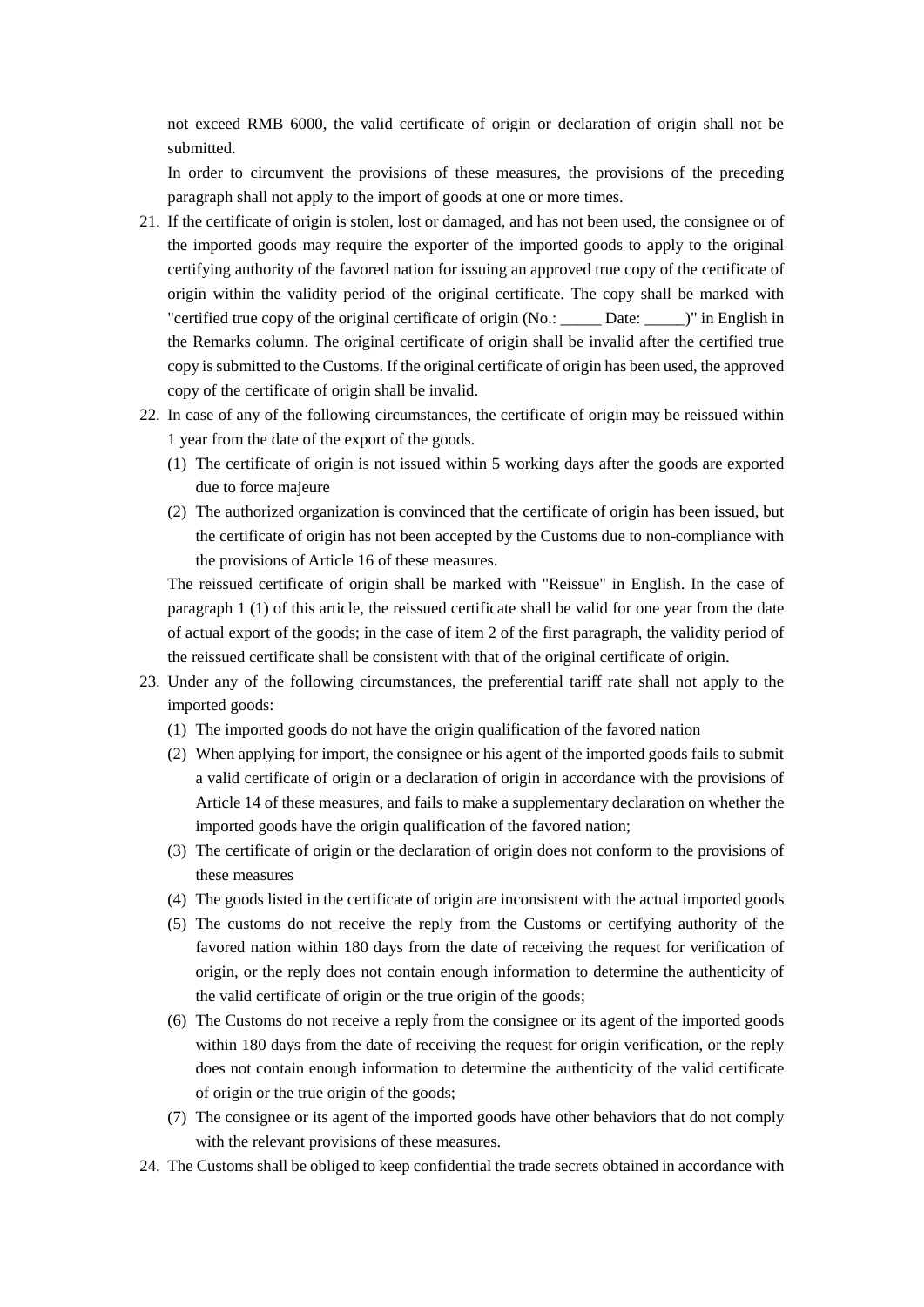the provisions of these measures. The Customs shall not disclose trade secrets or use them for other purposes without the consent of the consignees of imported goods, except as otherwise provided by laws, administrative regulations and relevant judicial interpretations.

- 25. Those who violate these measures, constitute smuggling, violate the regulations on Customs supervision, or has other acts in violation of the Customs Law of the People's Republic of China shall be dealt with by the Customs in accordance with the relevant provisions of the Customs Law of the People's Republic of China and The Rules of Administrative Penalties for the Implementation of the Customs Law of the Peoples Republic of China; if a crime is constituted, criminal responsibility shall be investigated according to law.
- 26. The meaning of the following terms in these measures:

The term "favored nation" refers to a country or region that has signed an exchange of special preferential tariff for the least developed countries with China;

Materials refer to the goods that form a physical part of another goods or are used in the production of another goods, including any modules, parts, components, ingredients or raw materials;

The term "original materials" refers to the materials that possess the qualification of origin in accordance with these measures;

Production refers to the method of obtaining goods, including planting, feeding, extracting, picking, collecting, mining, harvesting, fishing, trapping, hunting, manufacturing, processing or assembling of goods;

The Customs Evaluation Agreement refers to the Agreement on Implementation of Article Vii of The General Agreement on Tariffs and Trade 1994, which is part of Marrakesh Agreement Establishing the World Trade Organization.

- 27. The "Rules of Specific Origin of Products of the Least Developed Countries with Established Diplomatic Relations of China" and the list of regional groups in these measures shall be separately announced by the General Administration of Customs.
- 28. The General Administration of Customs shall be responsible for the interpretation of the measures.
- 29. These measures shall come into force on April 1, 2017. The Measures of the People's Republic of China on the Administration of Origin of Imported Goods with Special Preferential Rates for the Least Developed Countries by Order No. 192 of the General Administration of Customs on June 28 and the Decision of the General Administration of Customs on Amending the Measures of the People's Republic of China on the Administration of Origin of Imported Goods with Special Preferential Rates for the Least Developed Countries by Order No. 210 of the General Administration of Customs on July 1, 2013 shall be repealed at the same time.

## Annex:

- 1. Certificate of Origin
- 2. Declaration of Origin
- 3. Declaration on the origin qualification of imported goods in the Regulations of the People's Republic of China on the Administration of Preferential Origin of Imported Goods.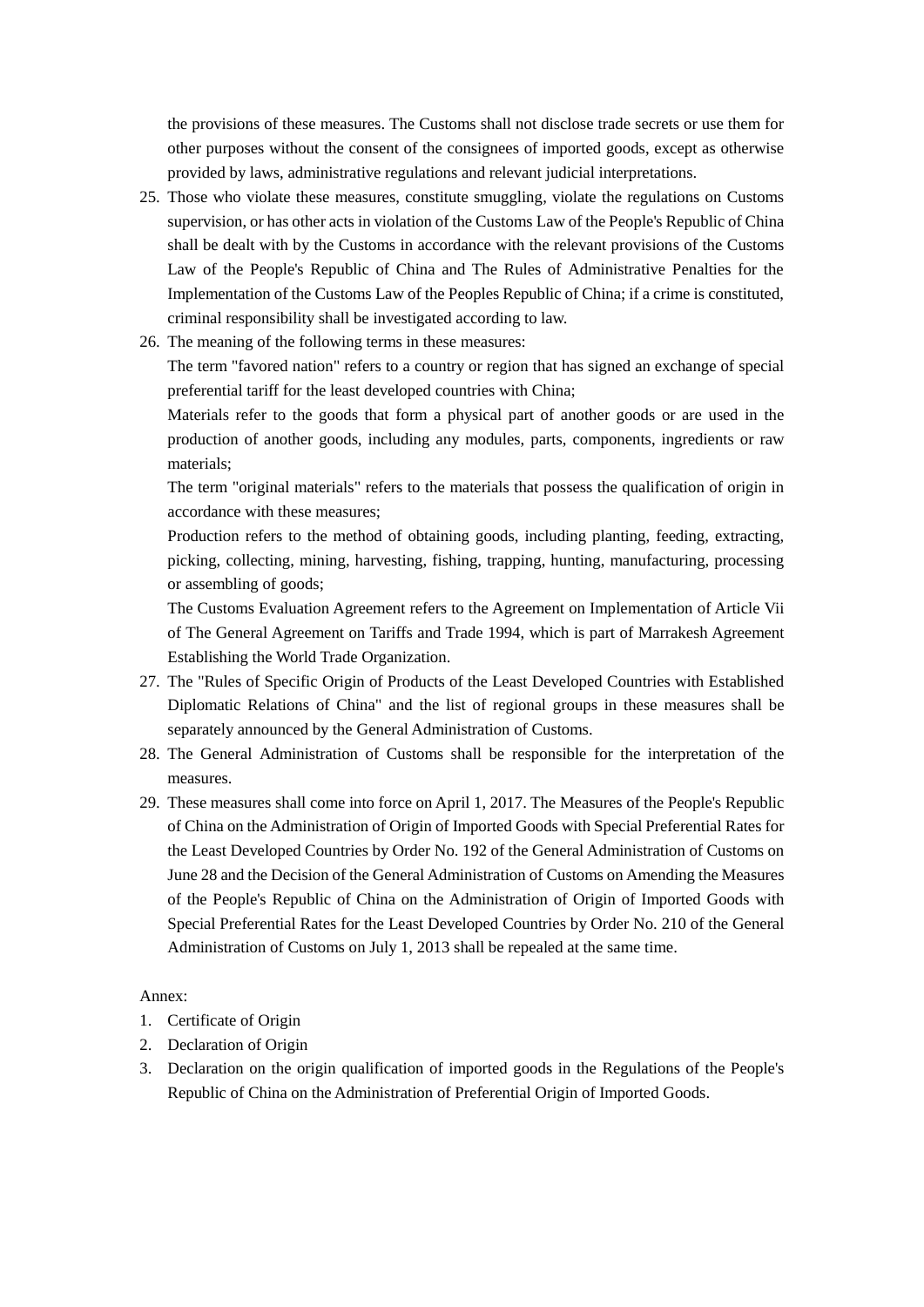Annex 2

 $\overline{a}$  $\overline{a}$ 

## **Declaration of Origin**

For

(fill in the name and address of the consignee or its agent of the imported goods neatly)

I hereby declare that the  $\qquad \qquad$  (name of specific favored nation), shall be the origin of the goods below, which conforms to the relevant provisions on the Measures of the People's Republic of China on the Administration of Origin of Imported Goods with Special Preferential Rates for the Least Developed Countries.

I am responsible for the authenticity of this Declaration.

| No. of<br>Goods | Goods<br>description | HS code<br>$(6 \text{ bits})$ | Invoice<br>(number<br>and date) | Pre-ruling<br>(Pre-<br>determination)<br>No. | Origin<br>Criteria |
|-----------------|----------------------|-------------------------------|---------------------------------|----------------------------------------------|--------------------|
|                 |                      |                               |                                 |                                              |                    |

Signature:

Date:

Note: this Declaration must be filled in neatly and submitted together with the commercial invoice as a separate document.